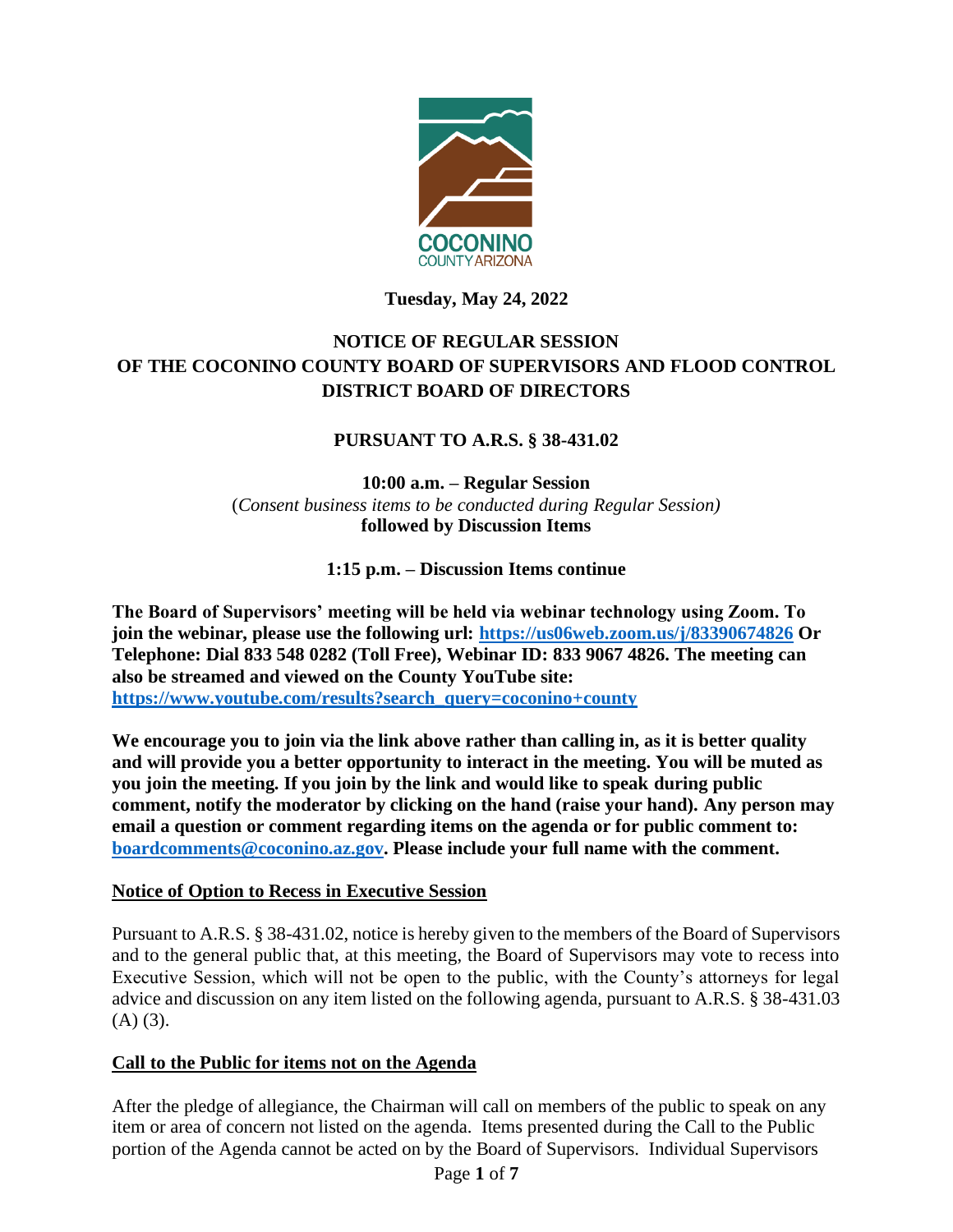may ask questions of the public, but are prohibited by the Open Meeting law from discussing or considering the item among themselves until the item is officially placed on the Agenda. Individuals are limited in their presentations.

## **Consent Agenda**

All matters under Consent Agenda are considered by the Board of Supervisors to be routine and will be enacted by a single motion. If discussion is desired on any particular consent item that item will be removed from the consent agenda and will be considered separately.

### **Call to Order:**

### **Pledge of Allegiance:**

### **Call to the Public:**

#### **Proclamation:**

- 1. Consideration and possible action to approve a proclamation designating May 2022 as Mental Health Awareness Month. **Health and Human Services**
- 2. Consideration and possible action to approve a Proclamation designating June 2022 as Lesbian, Gay, Bisexual, Transgender, and Queer (LGBTQ+) Pride Month. **Human Resources**

#### **Board of Supervisors Consent Agenda:**

- 3. Consideration and possible action to approve the minutes from the Board of Supervisors' meetings conducted May 2, 2022, May 3, 2022, May 4, 2022, May 5, 2022, May 9, 2022, May 10, 2022 Budget Minutes, May 10, 2022 Regular Session/Special Session Minutes, May 11, 2022 and May 12, 2022 Budget **Minutes**
- 4. Consideration and possible action to ratify and/or approve warrants, electronic fund transfers, and other payments as listed on the agenda. An itemized list of the below-numbered claims is filed in the official records of the Coconino County Board of Supervisors.

| Run Date   | Warrant Numbers               | <b>Computer Register Totals</b> |
|------------|-------------------------------|---------------------------------|
| 05/05/2022 | $EFT - 15319 - 15406$         | \$1,629,770.95                  |
| 05/05/2022 | $Check - 92204488 - 92204572$ | \$167,309.57                    |
| 05/12/2022 | $EFT - 15410 - 15493$         | \$1,407,610.07                  |
| 05/12/2022 | Checks $-92204573 - 92204683$ | \$375,434.29                    |

5. Consideration and possible action to appoint Priscilla Sanderson as Democratic precinct Committee Person, precinct 50 (Doney Park), for a term to expire on October 1, 2022. **Board of Supervisors**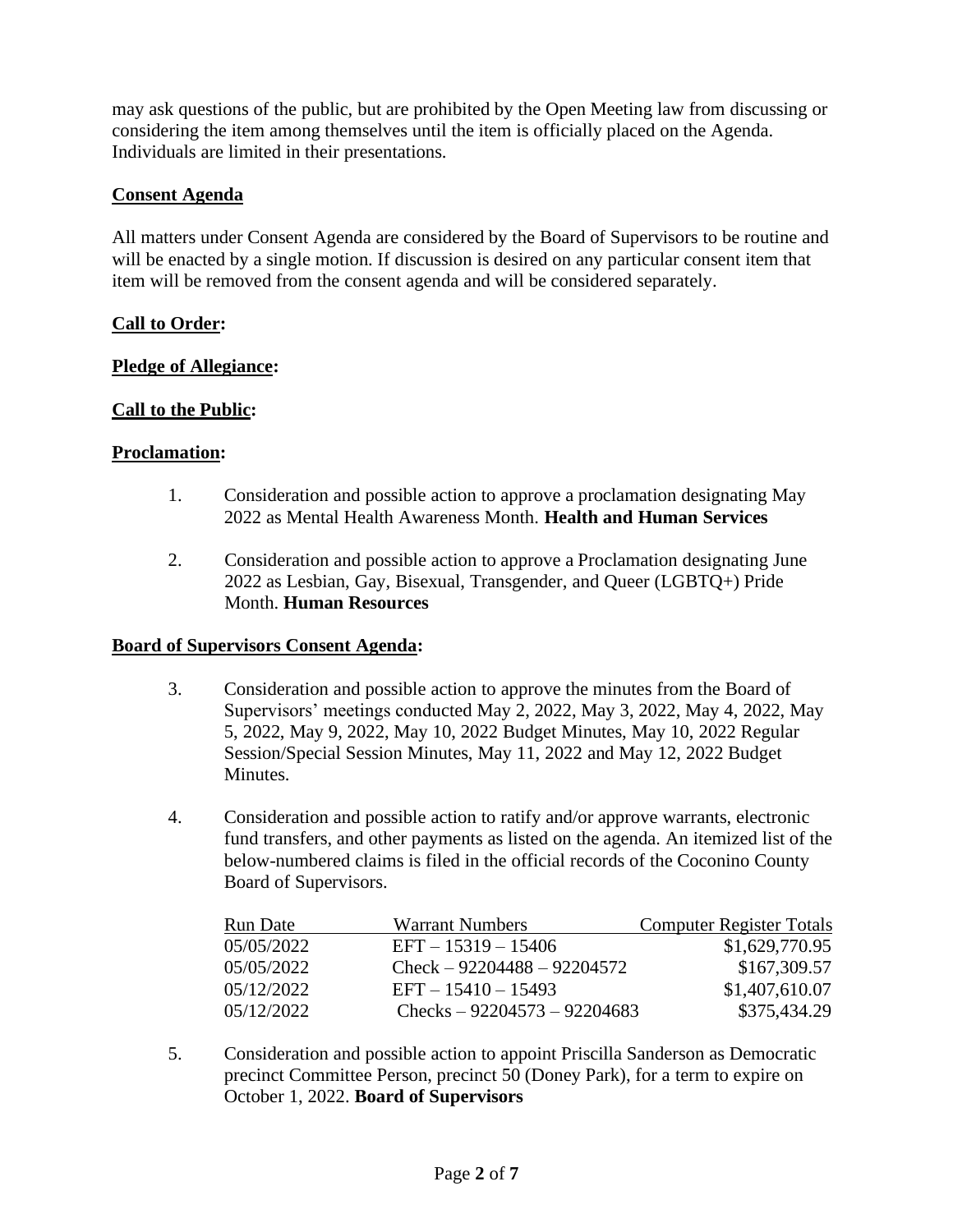- 6. Consideration and possible action to approve a Community Grant Application from Flagstaff Biking Organization in the amount of \$750.00 for food and food service supplies for public volunteers constructing public trails for National Trails Day on June 4, 2022; to be paid from District 3 community initiative account. **Board of Supervisors**
- 7. Consideration and possible action to approve Resolution 2022-26, approving FY 2022 State Probation Success Incentive Funding in the amount of \$16,882.00, for operational expenses based in improving supervision and rehabilitative services for probationers and approve the new fund; and approve a corresponding budget adjustment and the carry-over request of these non-reverting funds to FY 2023. **Adult Probation**
- 8. Consideration and possible action to approve Resolution 2022-25, approving a Final Plat Amendment of Kaibab Knolls Estates Unit 7 subdivision (Case No. SUB-22-001) to allow Lots 300 to 309 to each be divided into two lots to create a total of four lots; the subject property is located at 4723 W Birch Ave and 4720 W Grand Blvd, Williams, Arizona and are identified as Assessor's Parcel Numbers 206-04-045 and 206-04-054; Case No. SUB-22-001. Community Development
- 9. Consideration and possible action to approve of Charles Adornetto, Kevin Anderson, Jason Bundy, Andrew Hettinger, Jared Holland, Russell Hughes, John Kennedy, Jerry Landau, Lewis Levin, Andrew Moore, Robert Rantz, Michelle Ratner, David Remender, and Joshua Steinlage, as Justice of the Peace Pro Tempores, from July 1, 2022, through June 30, 2023, on an as-needed basis. **Courts**
- 10. Consideration and possible action to approve a budget adjustment in the amount of \$2,558.68 for fiscal year 22 to provide flu immunization services. **Health and Human Services**
- 11. Consideration and possible action to approve grant number G-OATR-202111- 01412, between the U.S. Food and Drug Administration and Coconino County Health and Human Services (CCHHS), in the amount of \$6,096.00 for the period of March 1, 2022, through August 16, 2022, and approve a budget adjustment for FY22 and FY23 to cover the cost of training and staff development toward achieving FDA Standardization. **Health and Human Services**
- 12. Consideration and possible action to approve grant number G-BDEV-202110- 01136, between the U.S. Food and Drug Administration and Coconino County Health and Human Services (CCHHS), in the amount of \$5,000 for the period of February 1, 2022, through December 31, 2022, and approve a budget adjustment for FY22 and FY23 to cover the cost of staff time toward achieving FDA Standardization. **Health and Human Services**
- 13. Consideration and possible action to approve the transfer of \$ 40,000.00 from the County General Fund to the Legal Defender Contract Budget for the continued contracting and payment of court ordered expenses on criminal cases as well as representation on criminal, dependency and guardianship cases that are beyond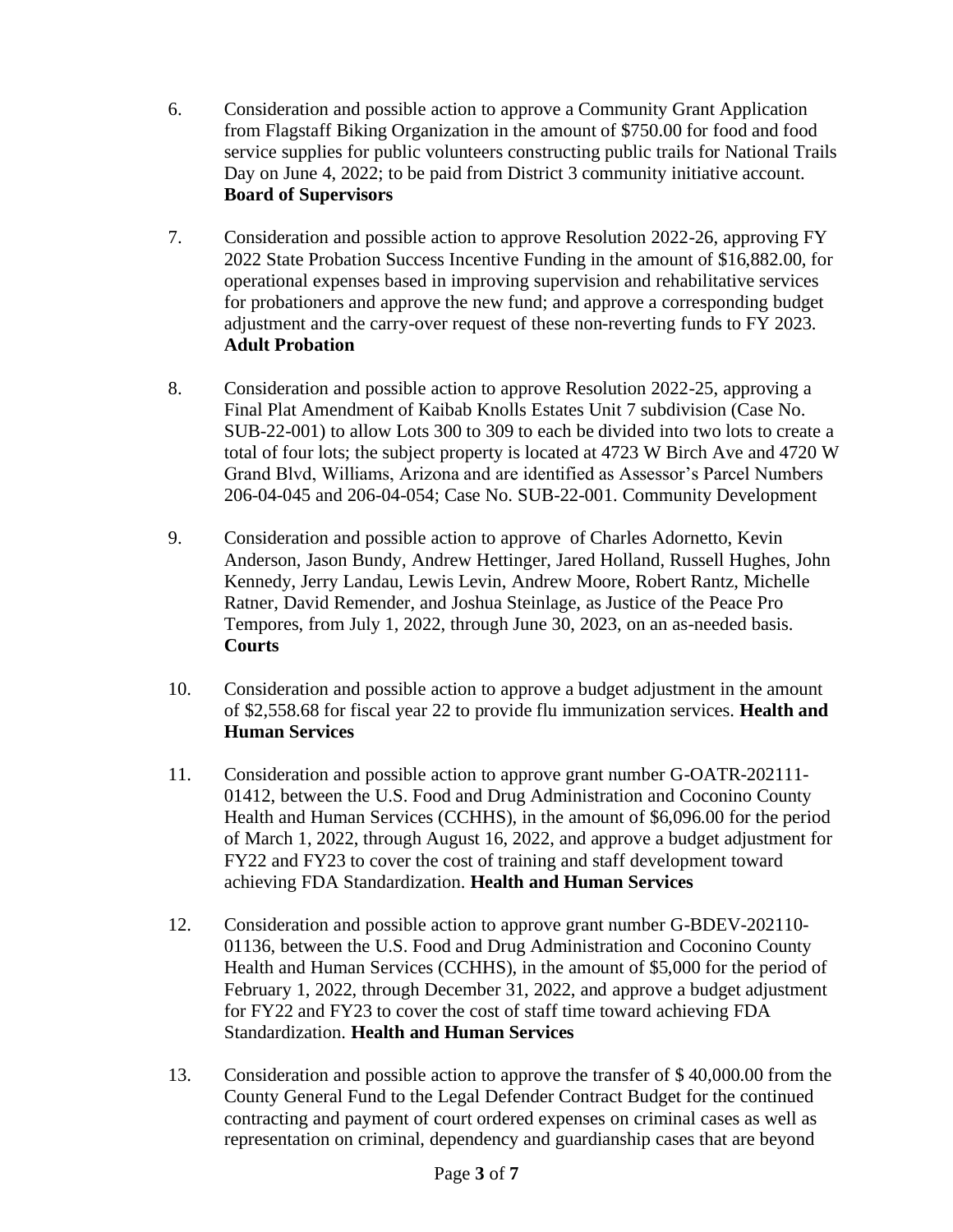the scope of the representation the Legal Defender's Office can provide. **Legal Defender**

- 14. Consideration and possible action to accept an ARPA Grant in the amount of \$142,271.00, between Coconino County and State of Arizona Office of the Governor, and corresponding FY23 Budget Adjustment, for the 2021 Coconino County Fair. **Parks and Recreation**
- 15. Consideration and possible action to appoint Diana White to the Coconino County African Diaspora Advisory Council for a term to expire December 31, 2026. **Public Affairs**
- 16. Consideration and possible action to approve the Fourth Amendment of an Agreement with Core Construction, Inc. for one-year renewal of RFQ 2018-104 Job Order Contracting (JOC) services to the County for projects up to \$2,000,000.00. **Public Works**
- 17. Consideration and possible action to approve the Fourth Amendment of an Agreement with Loven Contracting, Inc. for one-year renewal of RFQ 2018-104 Job Order Contracting (JOC) services to the County for projects up to \$2,000,000.00. **Public Works**
- 18. Consideration and possible action to approve the Fourth Amendment of an Agreement with J. Banicki Construction, Inc. for one-year renewal of RFQ 2018- 104 Job Order Contracting (JOC) services to the County for projects up to \$2,000,000.00. **Public Works**
- 19. Consideration and possible action to approve the Fourth Amendment of an Agreement with Fann Contracting, Inc. for one-year renewal of RFQ 2018-104 Job Order Contracting (JOC) services to the County for projects up to \$2,000,000.00. **Public Works**
- 20. Consideration and possible action to approve the Fourth Amendment of an Agreement with Tiffany Construction, Inc. for one-year renewal of RFQ 2018- 104 Job Order Contracting (JOC) services to the County for projects up to \$2,000,000.00. **Public Works**
- 21. Consideration and possible action to approve the Fourth Amendment of an Agreement with Rummel Construction, Inc. for one-year renewal of RFQ 2018- 104 Job Order Contracting (JOC) services to the County for projects up to \$2,000,000.00. **Public Works**
- 22. Consideration and possible action to approve the Fourth Amendment of an Agreement with Kinney Construction Services, Inc. for one-year renewal of RFQ 2018-104 Job Order Contracting (JOC) services to the County for projects up to \$2,000,000.00. **Public Works**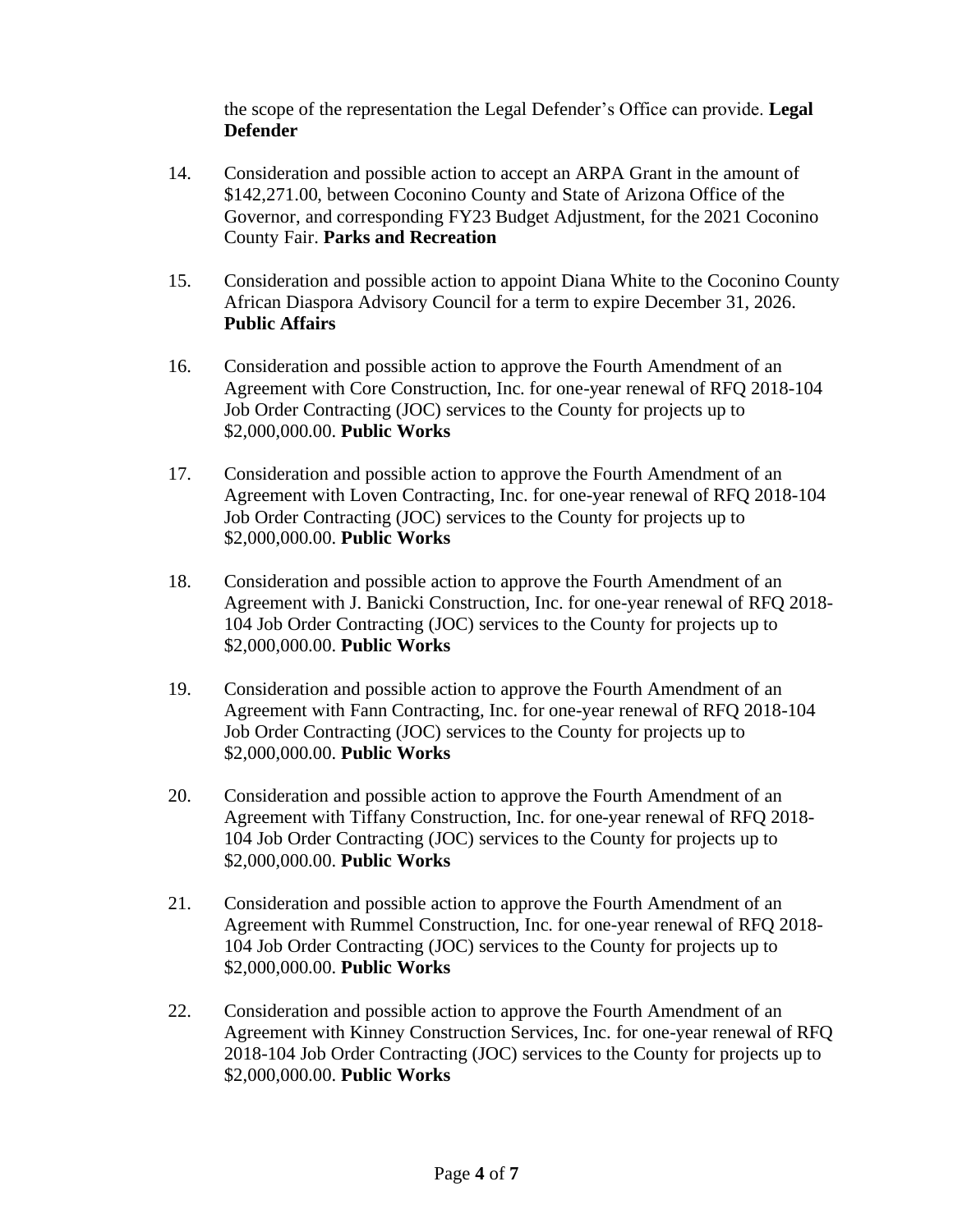- 23. Consideration and possible action to approve the purchase of Three (3) Caterpillar model #140-13 Motor Graders utilizing the City of Tucson's Contract No. #161534-01 from Empire Southwest in the amount of \$1,398,975.40. **Public Works**
- 24. Consideration and possible action to approve the purchase of Six (6) Chevrolet Tahoe SSV under State Contract No. ADSPO17-166122 from Midway Chevrolet in the amount of \$43,844.11 each and a total of \$263,064.66. **Public Works**
- 25. Consideration and possible action to increase the maximum expenditure limit of \$175,000.00 to \$195,000.00 with CRM of America, LLC., to continue waste tire haul and disposal services through the end of fiscal year 2022. **Public Works**
- 26. Consideration and possible action to approve a request to apply for grant for Bellemont Infrastructure Improvements through the US Department of Transportation Multimodal Project Discretionary Grant Opportunity seeking either \$5.04 million through the INFRA Program or \$6.72 million through the Rural Surface Transportation Grant. **Public Works**
- 27. Consideration and possible action to approve the purchase orders for all of Fiscal Year 2023 (FY 23) vehicle purchases under the following State Contract Nos. ADSP017-166120 (Courtesy Chevrolet), ADSP017-166116 (O'Rielly Chevrolet), ADSP017-166122 (Midway Chevrolet), ADSP017-166123 (Don Sanderson Ford) and ADSP017-166124 (San Tan Auto Partners LLC) with a corresponding budget adjustment in the amount of \$1,323,000. **Public Works**
- 28. Consideration and possible action to approve the Cost-Sharing Agreement with the Arizona Secretary of State's office for the Statewide Voter Registration Database. **Recorder**

*The Board will resolve as the Flood Control District Board of Directors.*

### **Flood Control Consent Agenda:**

- 29. Consideration and possible action to approve the Fourth Amendment of an Agreement with J. Banicki Construction, Inc., for one-year renewal of RFQ 2018- 104 Job Order Contracting (JOC) services to the County Flood Control District for projects up to \$2,000,000.00. **Flood Control District**
- 30. Consideration and possible action to approve the Fourth Amendment of an Agreement with Fann Contracting, Inc., for one-year renewal of RFQ 2018-104 Job Order Contracting (JOC) services to the County Flood Control District for projects up to \$2,000,000.00. **Flood Control District**
- 31. Consideration and possible action to approve the Fifth Amendment of an Agreement with Tiffany Construction, Inc., for one-year renewal of RFQ 2018- 104 Job Order Contracting (JOC) services to the County Flood Control District for projects up to \$2,000,000.00. **Flood Control District**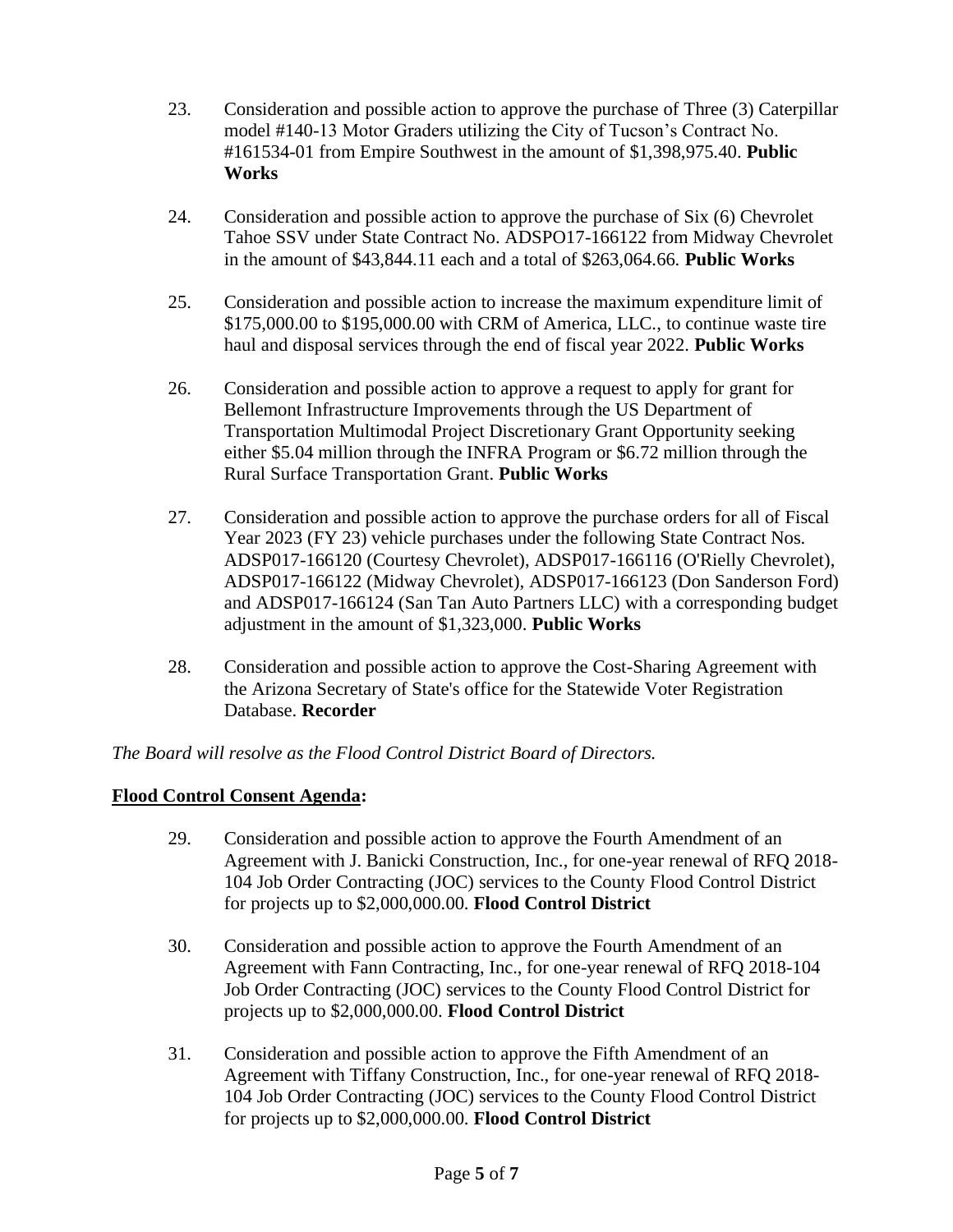- 32. Consideration and possible action to approve the Fourth Amendment of an Agreement with Rummel Construction, Inc., for one-year renewal of RFQ 2018- 104 Job Order Contracting (JOC) services to the County Flood Control District for projects up to \$2,000,000.00. **Flood Control District**
- 33. Consideration and possible action to approve the Fourth Amendment of an Agreement with Kinney Construction Services, Inc., for one-year renewal of RFQ 2018-104 Job Order Contracting (JOC) services to the County Flood Control District for projects up to \$2,000,000.00. **Flood Control District**

## *The Board will resolve as the Board of Supervisors.*

### **Discussion and Possible Action Items:**

- 34. Consideration and possible action to approve an Independent Contractor Agreement (ICA) between Coconino County and Coconino Humane Association for emergency animal sheltering services provided during emergency evacuation events at a fixed rate of \$12/animal/day or a base amount of \$3,000 per event or whichever is greater. **Health and Human Services**
- 35. Consideration and possible action to approve an Independent Contractor Agreement (ICA) between Coconino County and High Country Humane Animal Shelter for emergency animal sheltering services provided during emergency evacuation events at a fixed rate of \$12/animal/day or a base amount of \$3,000 per event or whichever is greater. **Health and Human Services**
- 36. Discussion, update and possible direction to staff regarding state and federal legislative priorities; legislative and administrative update. **Public Affairs**
- 37. Discussion, review and possible direction regarding the Board of Supervisors planning calendar. **County Manager**
- 38. Discussion and update from the County Manager regarding possible community, regional and/or administrative matters. **County Manager**
- 39. Roundtable: To be discussed. Pursuant to A.R.S. § 38-431.02(H), these matters will not be acted upon: Reports from Supervisors; updates on new projects, district budgets, requests for services and initiatives, updates from county staff:
	- District 1 Supervisor Patrice Horstman
	- District 2 Supervisor Jeronimo Vasquez
	- District  $4$  Supervisor Judy Begay
	- District 5 Supervisor Lena Fowler
	- District 3 Supervisor Matt Ryan
	- Chair's Report

### **BREAK**